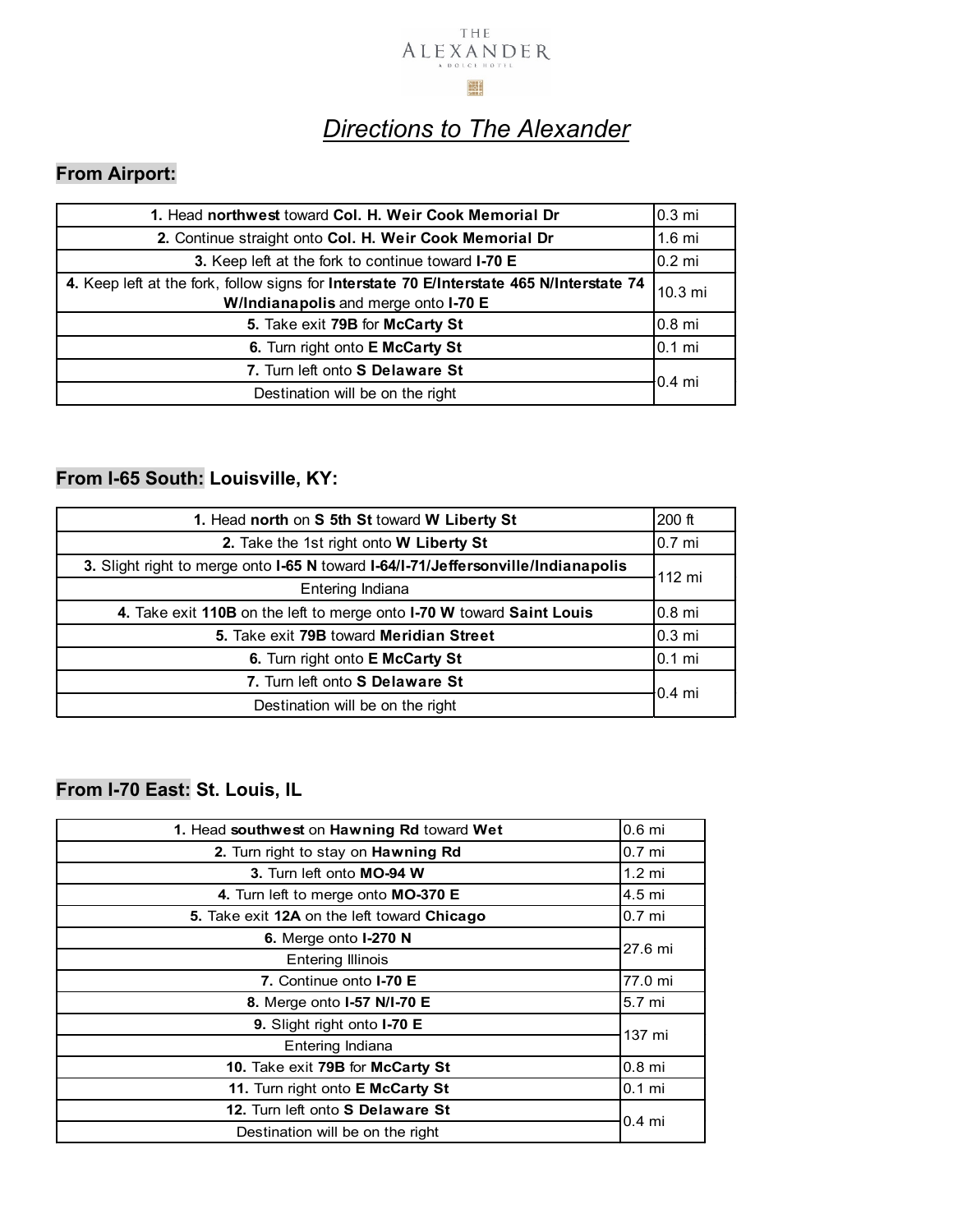### **From I-74 East: Peoria, IL**

| 5. Take the Interstate 74 E ramp on the left to Bloomington                         | $0.1$ mi          |
|-------------------------------------------------------------------------------------|-------------------|
| 6. Merge onto $I$ -74 E                                                             | 33.2 mi           |
| 7. Keep right at the fork, follow signs for I-55 S/I-74 E/St Louis/Indianapolis and | 6.3 mi            |
| merge onto I-55 S/I-74 E                                                            |                   |
| 8. Slight left onto I-74 E                                                          | 160 mi            |
| Entering Indiana                                                                    |                   |
| <b>9.</b> Merge onto <b>1-465 S</b>                                                 | 5.8 mi            |
| 10. Take the exit toward I-70 E                                                     | $0.2$ mi          |
| 11. Keep left at the fork to continue toward I-70 E                                 | $0.4$ mi          |
| 12. Keep right at the fork and merge onto I-70 E                                    | $7.1 \text{ mi}$  |
| 13. Take exit 79B for McCarty St                                                    | $0.8$ mi          |
| <b>14.</b> Turn right onto <b>E McCarty St</b>                                      | $0.1$ mi          |
| 15. Turn left onto S Delaware St                                                    | 0.4 <sub>mi</sub> |
| Destination will be on the right                                                    |                   |

# **From I-74 West: Cincinnati, OH**

| 3. Take the I-75 N ramp                                                                                             | 0.3 <sub>mi</sub> |
|---------------------------------------------------------------------------------------------------------------------|-------------------|
| 4. Keep left at the fork and merge onto I-75 N                                                                      | 3.4 mi            |
| 5. Take the 4/Interstate 74 W/U.S. 52 W/U.S. 27 N/Indianapolis exit                                                 | $0.4 \text{ mi}$  |
| 6. Merge onto I-74 W/US-27 N/US-52 W                                                                                | 12.7 mi           |
| Continue to follow I-74 W/US-52 W                                                                                   |                   |
| 7. Continue straight onto <b>I-74 W</b>                                                                             | 84.0 mi           |
| Entering Indiana                                                                                                    |                   |
| 8. Take the Shadeland Avenue/Interstate 465 N exit                                                                  | 482 ft            |
| 9. Keep left at the fork, follow signs for <b>Interstate 465 S/Interstate 74 W</b> and merge onto I<br>465 S/I-74 W | 4.6 mi            |
| 10. Take the exit onto <b>I-65 N</b>                                                                                | 4.1 mi            |
| 11. Take exit 110B on the left to merge onto I-70 W toward Saint Louis                                              | $0.8$ mi          |
| 12. Take exit 79B toward Meridian Street                                                                            | 0.3 <sub>mi</sub> |
| <b>13.</b> Turn right onto <b>E McCarty St</b>                                                                      | $0.1$ mi          |
| 14. Turn left onto S Delaware St                                                                                    | $0.4$ mi          |
| Destination will be on the right                                                                                    |                   |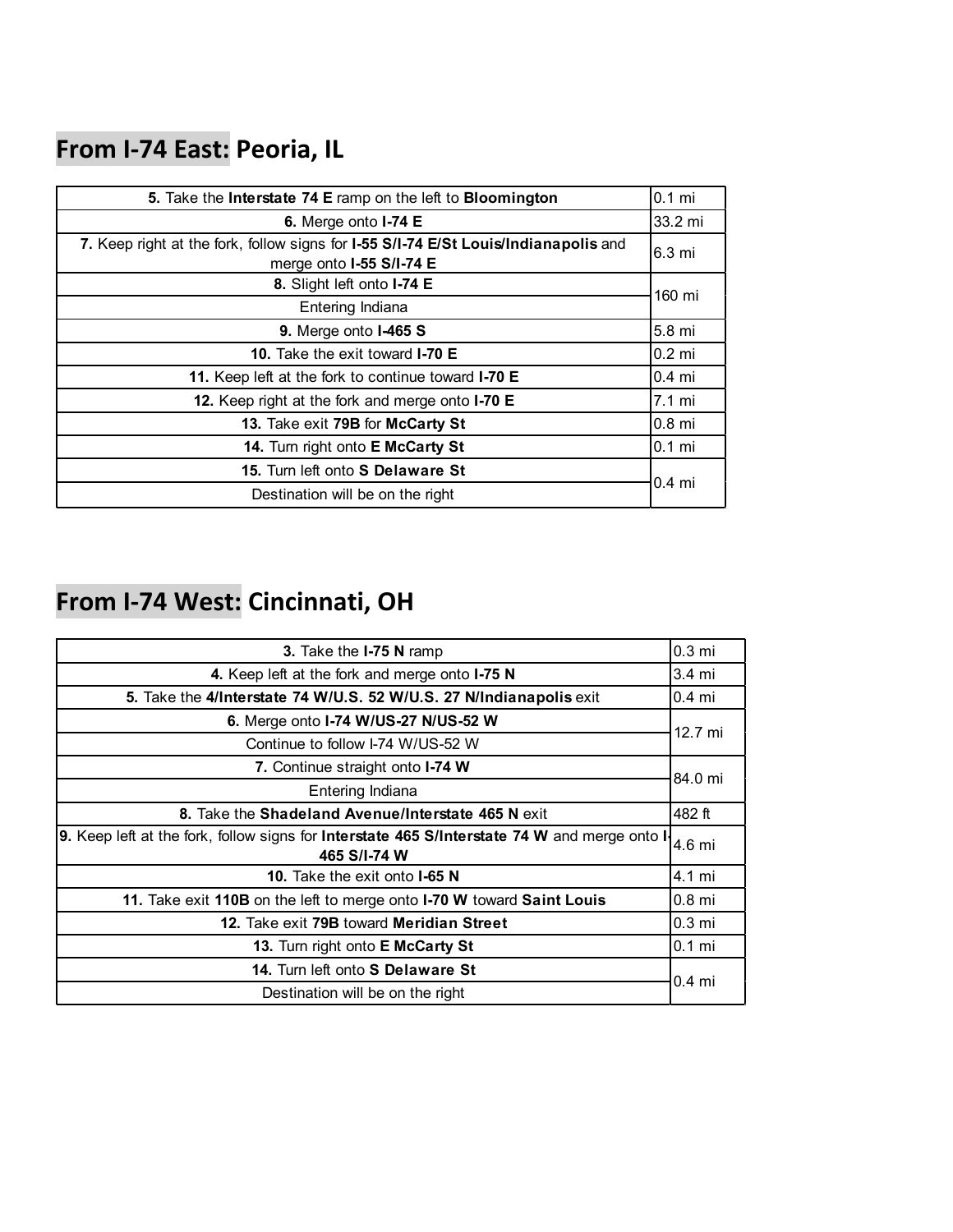### From I-65 North: Chicago, IL

| Head south onto S Federal St toward W Van Buren St<br>$1_{-}$                    | $0.2$ mi          |
|----------------------------------------------------------------------------------|-------------------|
| Turn right onto W Congress Pkwy<br>2.                                            | 0.3 <sub>mi</sub> |
| $3_{-}$<br>Continue onto <b>I-290 W</b>                                          | $0.4$ mi          |
| Take the exit onto <b>I-90 E/I-94 E</b> toward <b>Indiana</b><br>4.              | 7.5 <sub>mi</sub> |
| Slight left onto I-90 E (signs for Interstate 90 Skyway E/Indiana Toll Rd)<br>5. | 24.2 mi           |
| <b>Partial Toll Road</b>                                                         |                   |
| Entering Indiana                                                                 |                   |
| Take exit 17 for I-65/US-12/US-20 toward Indianapolis/Dunes Hwy<br>6.            | 0.5 <sub>mi</sub> |
| <b>Toll Road</b>                                                                 |                   |
| 7. Slight Left                                                                   | $0.2$ mi          |
| <b>Toll road</b>                                                                 |                   |
| Merge onto I-65 S via the ramp to Indianapolis<br>8.                             | 150 mi            |
| Partial toll road                                                                |                   |
| Take exit 113 Meridian/Illinois St<br>9                                          |                   |
| 10. Take a right onto Meridian St.                                               |                   |
| 11. Continue on Meridian St. through Monument Circle                             |                   |
| 12. Turn Left onto South St.                                                     |                   |
| 13. Turn left onto S Delaware St.                                                |                   |
| 14. The Alexander will be on your right.                                         |                   |
|                                                                                  |                   |

### From I-70 West: Columbus, OH

| Head South on S 3rd St toward E State St<br>$1 \quad$                                        | 0.5 <sub>mi</sub> |
|----------------------------------------------------------------------------------------------|-------------------|
| 2. Turn right to merge onto <b>I-70 W/I-71S</b>                                              | 0.8 <sub>mi</sub> |
| 3.<br>Slight right onto I-70 W (signs for Interstate 70 W/Dayton/Rich Street/Town<br>Street) | 172 mi            |
| <b>Entering Indiana</b>                                                                      |                   |
| 4. Take 65 N split from 70 W                                                                 |                   |
| Take exit 113 Meridian St/Illinois St<br>5.                                                  |                   |
| Turn right onto <b>Meridian St.</b><br>6.                                                    |                   |
| Continue on Meridian St. through Monument Circle<br>7.                                       |                   |
| 8. Turn left onto South Street                                                               |                   |
| Turn left onto S Delaware St<br>9.                                                           |                   |
| 10. The Alexander will be on your right.                                                     |                   |